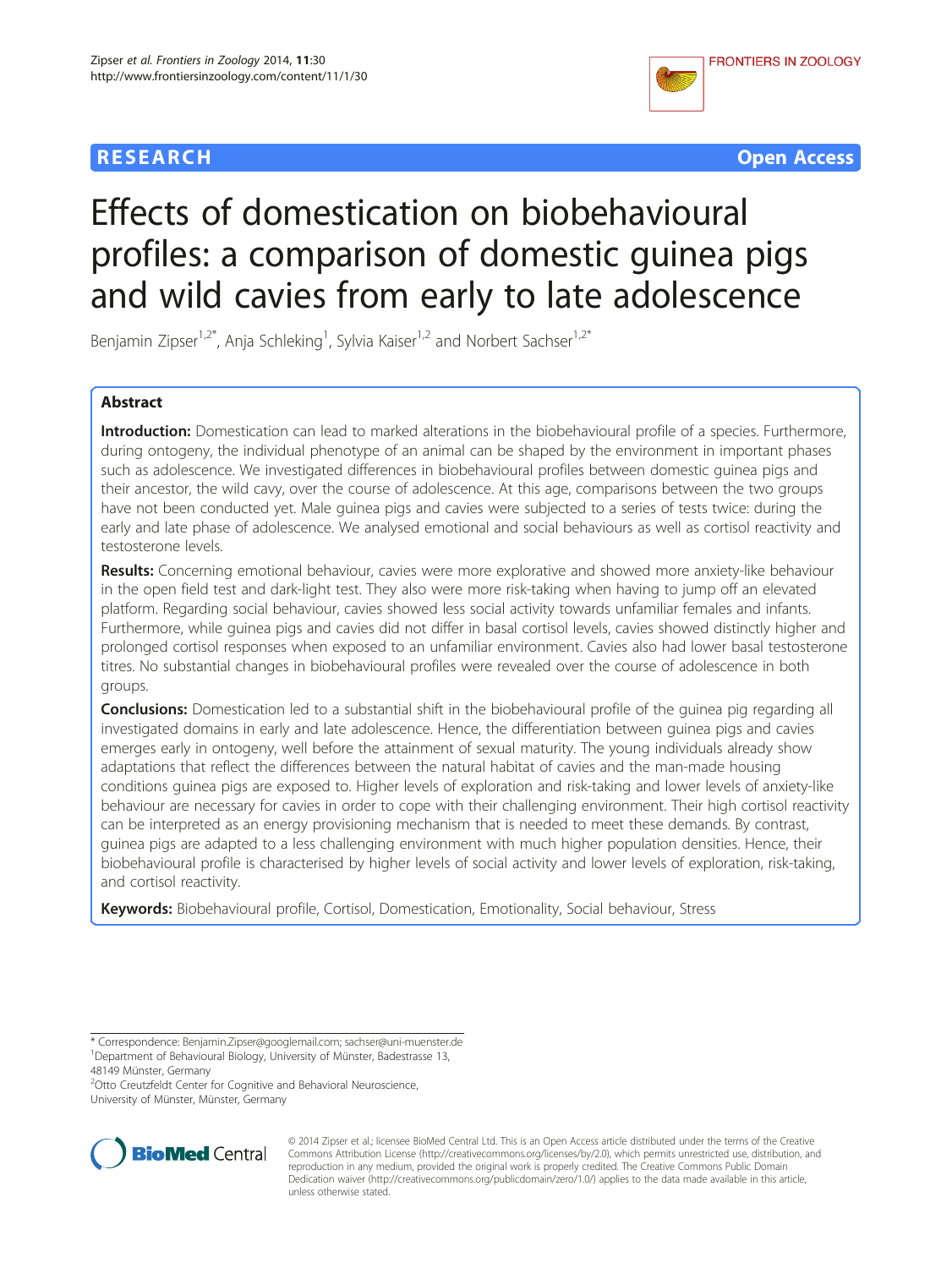## <span id="page-1-0"></span>Introduction

Domestication - as an evolutionary process - is based on the removal of some natural selection pressures, new natural selection by artificial environments, and artificial selection by humans [[1-4](#page-12-0)]. During their domestication, originally wild animals undergo distinct changes in their biobehavioural profile regarding morphology, physiology, and behaviour [\[2,5](#page-12-0)-[8\]](#page-12-0). On a behavioural level, domesticated animals are frequently characterised by reduced aggression, attentiveness, and flight behaviours as well as by an increase in their sexual and courtship behaviour  $[1-4,8,9]$  $[1-4,8,9]$  $[1-4,8,9]$ .

For example, since its domestication from the wild cavy (Cavia aperea), approximately 3000 – 6000 years ago in the highlands of South America [\[10-13\]](#page-12-0), the biobehavioural profile of the domestic guinea pig (Cavia aperea f. porcellus) has been altered considerably. It is well known that adult guinea pigs show more sociopositive and courtship behaviour, less aggression, exploration, and orientation behaviour and also differ from their wild ancestor regarding their learning abilities [\[4,9,14](#page-12-0)]. Furthermore, guinea pigs show a significantly lower cortisol response when exposed to an unfamiliar environment as well as higher basal testosterone titres [\[4](#page-12-0)].

Of course, the biobehavioural profiles of wild and domesticated animals are not only influenced by their respective evolutionary heritage. During ontogeny, important events such as the attainment of sexual maturity also have vast and long lasting impacts on the phenotype of an animal [[15](#page-12-0)-[17](#page-12-0)]. Sexual maturity is reached within the gradual transition from infancy to adulthood. This important phase of ontogeny - called adolescence - comprises extensive alterations in anatomy, endocrine systems, neuronal circuits and behaviour [[15,17-19\]](#page-12-0). Guinea pigs are a prime example showing how crucial the phase of adolescence can be for the development of an individual since behaviour as well as endocrine profiles are heavily influenced by the social circumstances the individual is exposed to during this period (reviews: [\[17,20,21\]](#page-12-0)). Males living with a single female are characterised by a heightened hypothalamic– pituitary–adrenal (HPA) activity, reduced plasma testosterone titres and elevated levels of aggression [[22](#page-12-0)-[24](#page-12-0)]. By contrast, males living in large mixed-sex colonies show the exact opposite pattern.

Despite a growing literature on domestication in general, there are only few studies directly comparing domestic animals to their wild form. The guinea pig and its wild ancestor, the cavy, are among the examples that have been thoroughly studied in this way [[4,9\]](#page-12-0); (see also dogs vs. wolves [\[25](#page-12-0)-[27\]](#page-12-0)). However, only adult animals have been compared to date and it is not known if the differences found in adults are already present in earlier phases of ontogeny. Hence, the aim of this study was to compare the biobehavioural profiles of male guinea pigs and wild cavies over the course of adolescence. For this purpose, we exposed male guinea pigs and male cavies to a testing regimen that has recently proven valuable to characterise a broad spectrum of biobehavioural traits in guinea pigs [[28\]](#page-12-0). This series of tests investigates the two behavioural domains emotionality and social behaviour as well as the animals' cortisol reactivity to the psychological stressor of being exposed to a novel, unfamiliar environment as a third domain. In the present study, we additionally evaluated basal testosterone levels since testosterone plays a crucial role in the maturation process of males. Animals were exposed to all tests twice: once during the early phase of adolescence (around 50 days of age) and a second time during the late phase of adolescence (around 120 days of age). These testing phases are suitable since sexual maturity occurs approximately midway between them (around 75 days of age) in male guinea pigs and cavies [\[29,30\]](#page-12-0). We hypothesise that distinct differences exist in the biobehavioural profiles of guinea pigs and cavies and that the profiles of both groups are altered when the animals reach sexual maturity.

# Results

In the following, all results are based on the sample sizes  $N_{domestic} = 10$  and  $N_{wild} = 8$  if not stated otherwise.

#### **Emotionality**

Regarding emotional behaviour, distinct differences were revealed between guinea pigs and wild cavies during both, early and late adolescence. Wild cavies were generally more explorative as was shown in the open field and dark-light test. Cavies crossed significantly more virtual squares in the open field during early adolescence  $(U =$ 8.0,  $p \le 0.003$ ; Figure [1A](#page-2-0)) and showed a trend to do so in late adolescence (U = [1](#page-2-0)9.0,  $p \le 0.066$ ; Figure 1A). Furthermore, cavies emerged more often from the dark compartment of the dark-light test and thus entered the light area more often in both phases of adolescence (early adolescence:  $U = 14.0$ ,  $p \le 0.012$ ; late adolescence: U = 10.0,  $p \le 0.002$ ; Figure [1C](#page-2-0)). Wild cavies also showed less anxiety-like behaviour in the open field and the dark-light test. That is, cavies entered the less protected centre of the open field longer in both phases of adolescence (early adolescence:  $U = 5.5$ ,  $p \le 0.001$ ; late adolescence:  $U = 14.5$  $U = 14.5$  $U = 14.5$ ,  $p \le 0.021$ ; Figure 1B). Furthermore, in the dark-light test, cavies entered the coverless light area earlier (early adolescence: median domestic vs. wild = 900 s vs. 128.5 s, U = 16.0,  $p \le 0.023$ ; late adolescence: median domestic vs. wild = 900 s vs. 318 s, U = 10.0,  $p \le$ 0.002). They also spent more time in the light area (early adolescence:  $U = 14.0$ ,  $p \le 0.012$ ; late adolescence:  $U =$ 10.0,  $p \le 0.002$ ; Figure [1D](#page-2-0)). Finally, regarding risk-taking in the step down test, cavies jumped earlier from the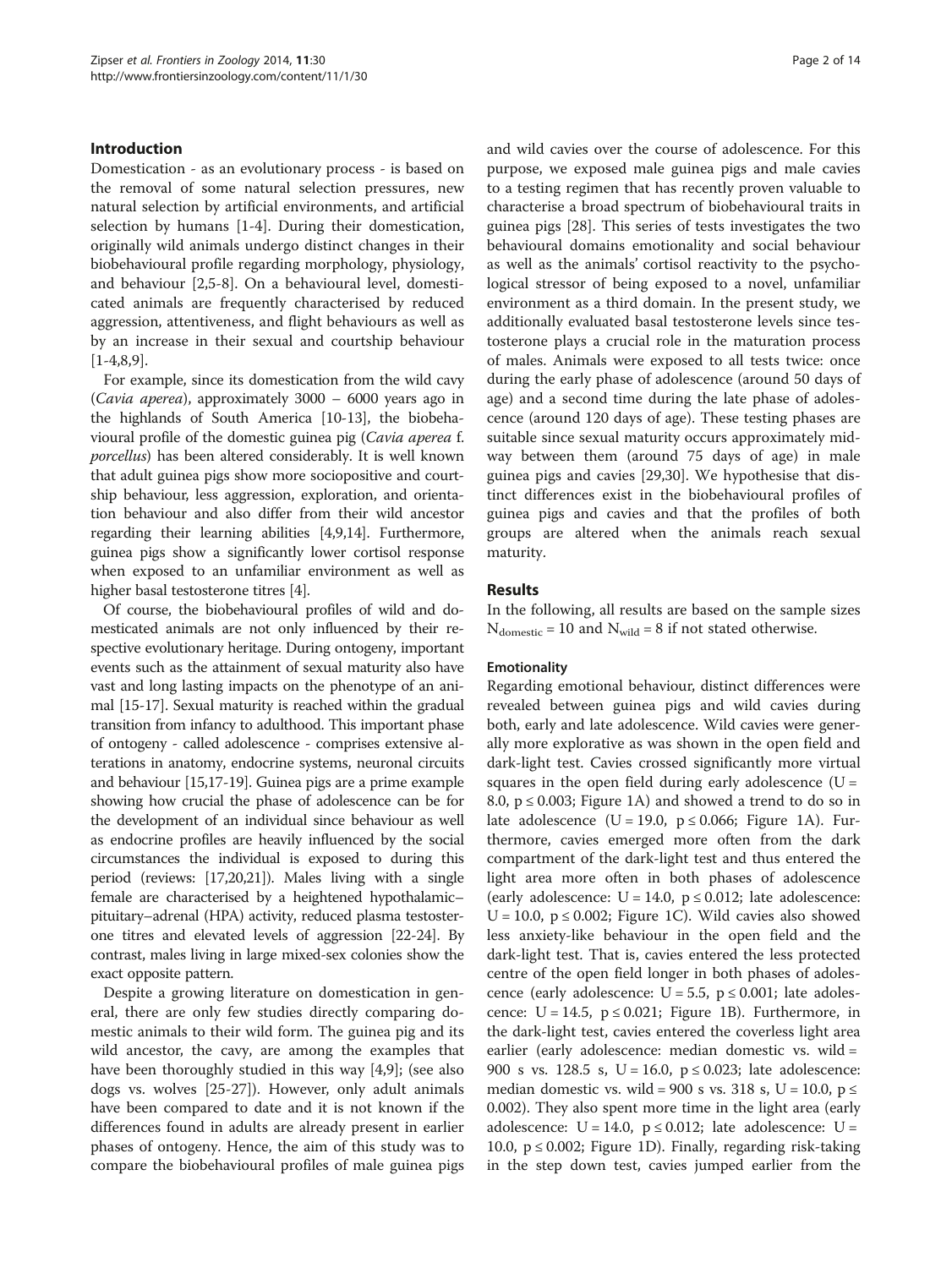<span id="page-2-0"></span>

elevated platform in late adolescence (median domestic vs. wild = 900 s vs. 350 s, U = 21.5,  $p \le 0.043$ ). No such difference was detected during early adolescence (median domestic vs. wild = 900 s vs. 552 s, U = 28.0,  $p \le 0.238$ ).

Over the course of adolescence, exploration decreased in both, guinea pigs  $(Z = -2.09, p \le 0.037)$  and cavies  $(Z = -2.1, p \le 0.039)$  in the open field (Figure 1A). Moreover, in the dark-light test, exploration decreased in cavies regarding *number of light area entrances*  $(Z = -2.13,$  $p \le 0.047$ ; Figure 1C) but not in guinea pigs (Z = -1.63, p  $\le$ 0.25; Figure 1C). No significant changes over the course of adolescence were found regarding all other parameters of emotionality.

#### Social behaviour

No differences were found between guinea pigs and cavies concerning the latencies to approach the unfamiliar interaction partners in the two tests on social behaviour. In neither of the two phases of adolescence, guinea pigs and cavies differed in the latency to approach the unfamiliar infant in the male vs. infant interaction test (early adolescence: median domestic vs. wild = 146 s vs. 88.5 s, U = 31.5,  $p \le 0.475$ ; late adolescence: median domestic vs. wild = 116 s vs. 36 s, U = 24.0,  $p \le 0.167$ ). Furthermore, there was no difference in the *latency to show courtship* behaviour towards the unfamiliar female in the male vs. female interaction test (early adolescence:  $N_{\text{wild}} = 5$ , median domestic vs. wild = 129.5 s vs. 222 s, U = 13.5,  $p \le$ 0.172; late adolescence: median domestic vs. wild = 312 s vs. 549 s, U = 31.5,  $p \le 0.47$ ). Guinea pigs clearly preferred the cage with the infant in it over the empty control cage in both phases of adolescence (early adolescence: median of visits infant vs. empty = 13.5 vs. 4, Z = −2.67,  $p ≤ 0.004$ ; late adolescence: median of visits infant vs. empty = 15.5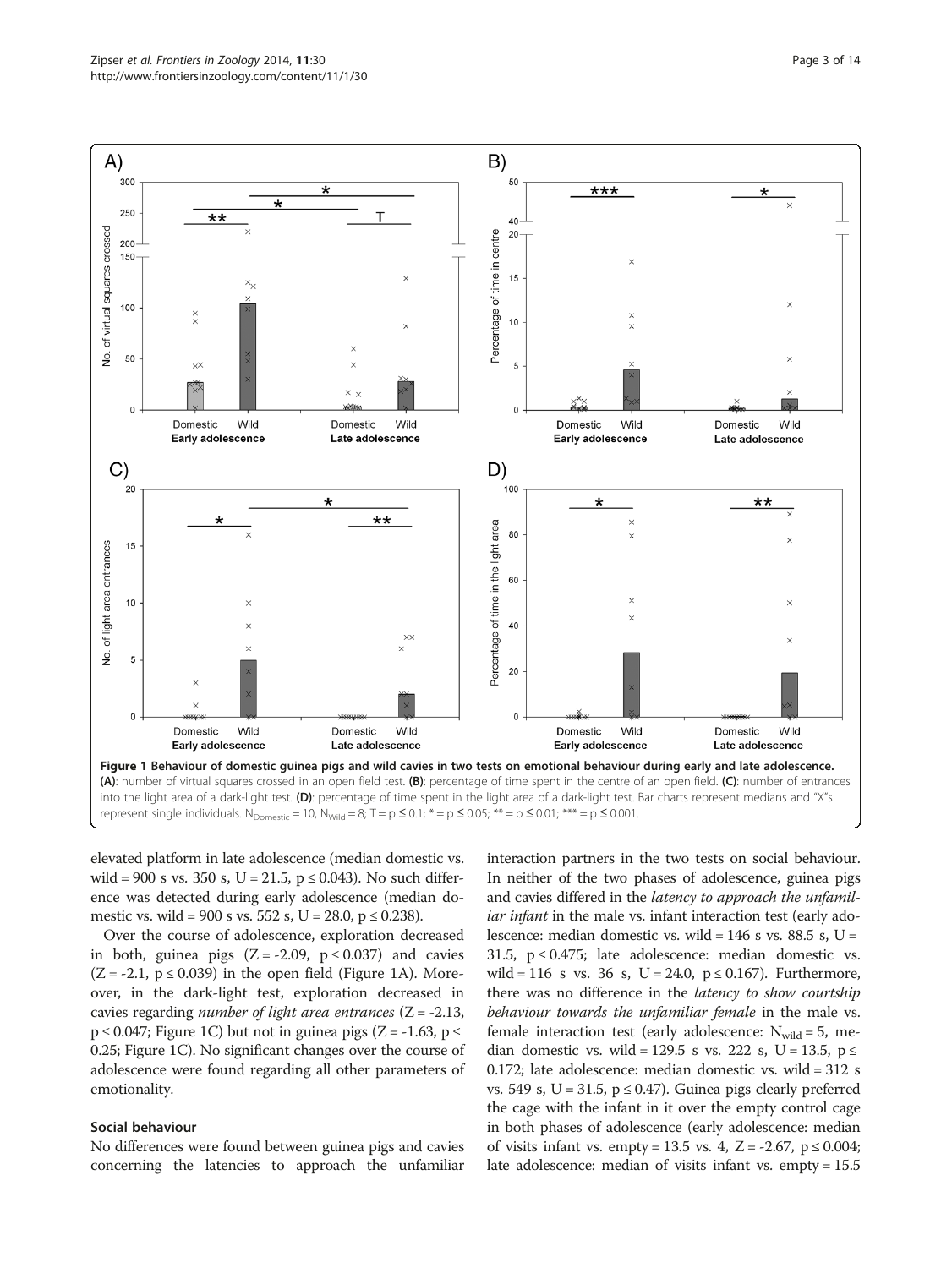<span id="page-3-0"></span>vs. 3, Z = -2.8,  $p \le 0.002$ ). Wild cavies only showed a trend for preference of the infant cage in early adolescence (median of visits infant vs. empty =  $14.5$  vs.  $4.5$ ,  $Z = -1.82$ ,  $p \le 0.078$ ). But they clearly preferred the infant cage in late adolescence (median of visits infant vs. empty = 16.5 vs. 3.5,  $Z = -2.52$ ,  $p \le 0.008$ ). Hence, both groups were more interested in the cage containing the interaction partner than in the empty control cage.

There was, however, a substantial difference regarding the amount of social interactions guinea pigs and cavies

directed towards their interaction partners in the social tests. In the male vs. infant interaction test, guinea pigs spent significantly more time in contact with the unfamiliar infant than cavies in both phases of adolescence (early adolescence:  $U = 15.5$ ,  $p \le 0.027$ ; late adolescence: U = 8.0,  $p \le 0.003$ ; Figure 2A). Guinea pigs also showed more courtship behaviour towards the unfamiliar female in the male vs. female interaction test in both phases of adolescence (early adolescence:  $U = 8.5$ ,  $p \le 0.003$ ; late adolescence:  $U = 14.0$ ,  $p \le 0.018$ ; Figure 2B). Regarding

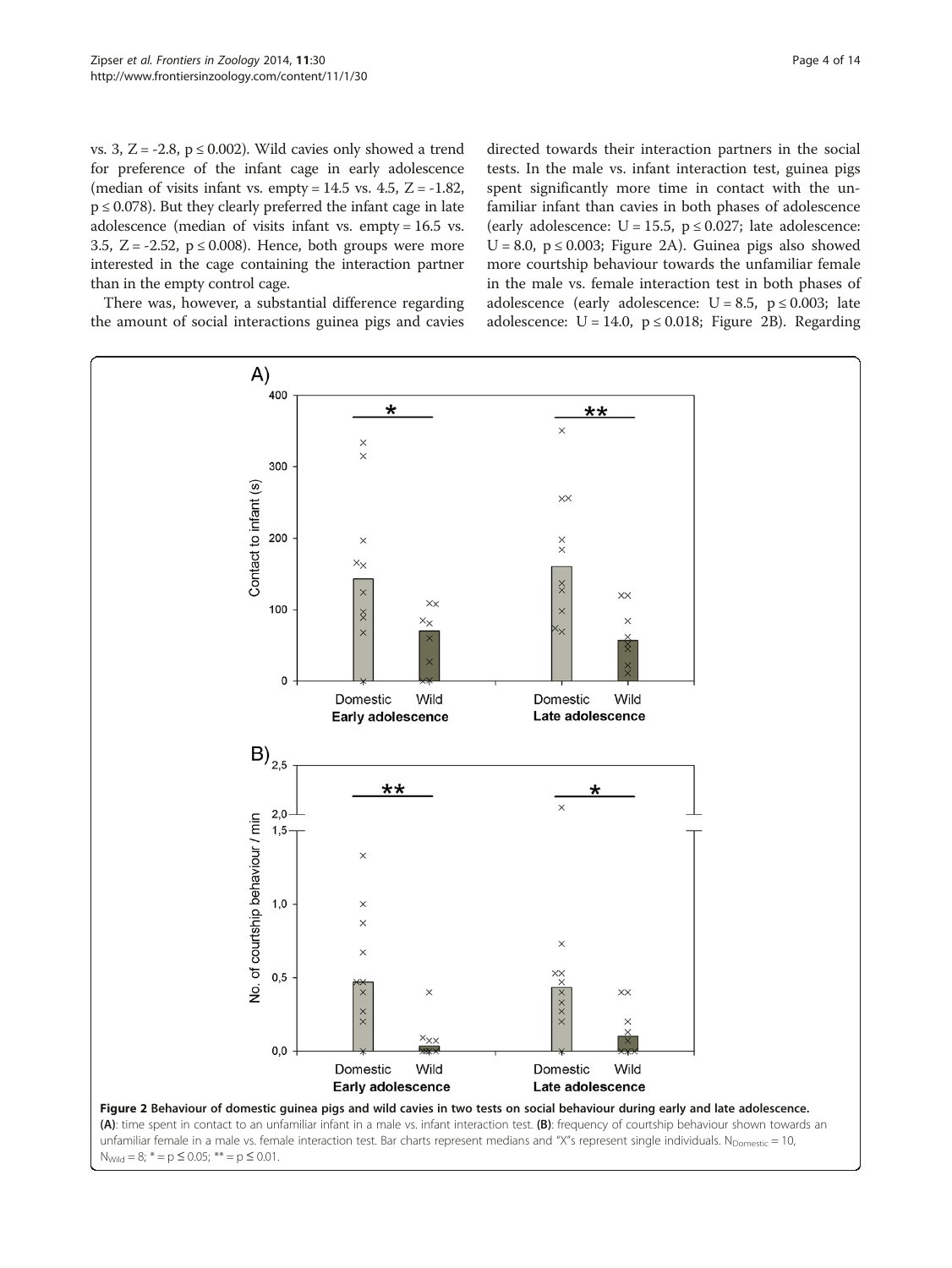changes of social behaviour over the course of adolescence, the latency to approach the unfamiliar infant did not change in guinea pigs (median 146 s vs. 116 s,  $Z = -0.561$ ,  $p \le 0.625$ ) and cavies (median 88.5 s vs. 36 s, Z =  $-0.841$ , p  $\leq$  0.438). The same was true for *duration of infant contact* in guinea pigs  $(Z = -0.306, p \le 0.789)$ and cavies ( $Z = 0.0$ ,  $p \le 0.99$ ), Figure [2A](#page-3-0). In the male vs. female interaction test the latency to show courtship behaviour towards the unfamiliar female did not change in guinea pigs (median 129.5 s vs. 312 s, Z = -0.357,  $p \le 0.77$ ) and cavies ( $N_{\text{wild}} = 5$ , median 222 s vs. 549, Z = -0.135, p  $\le$ 0.99). This was also the case concerning frequency of courtship behaviour in guinea pigs ( $Z = -0.237$ ,  $p \le 0.848$ ) and cavies ( $Z = -1.214$ ,  $p \le 0.313$ ), Figure [2](#page-3-0)B.

## Stress reactivity

Both, guinea pigs and cavies, reacted with enduring elevation of plasma cortisol (C) titres when exposed to the novel enclosure in the stress reactivity test during early adolescence as well as late adolescence as revealed by Friedman tests and Kendall's W for effect sizes (guinea pigs, early adolescence:  $\chi^2 = 35.1$ , df = 4, p ≤ 0.001, W: 0.878; guinea pigs, late adolescence:  $\chi^2$  = 34.96, df = 4,  $p \le 0.001$ , W: 0.874; cavies, early adolescence:  $\chi^2 = 21.8$ , df = 4,  $p \le 0.001$ , W: 0.681; cavies, late adolescence:  $n = 7$ ,  $\chi^2 = 20.1$ , df = 4, p ≤ 0.001, W: 0.718; p ≤ 0.001 for all Kendall W tests, Figure [3\)](#page-5-0). Hence, being transferred from the familiar home enclosure to a novel, unfamiliar environment reliably induced a cortisol response in both groups.

However, guinea pigs and cavies did not differ in their initial C values (before transfer to the novel enclosure) during both phases of adolescence (early adolescence: U = 34.5,  $p$  ≤ 0.65; late adolescence: U = 23.0,  $p$  ≤ 0.27; Figure [3](#page-5-0)). By contrast, guinea pigs and cavies differed considerably regarding their reaction values (R1-R4, when exposed to the novel enclosure) during both phases of adolescence (Figure [3\)](#page-5-0). Wild cavies always showed higher C reaction values than guinea pigs (early adolescence:  $R1$ ,  $U = 2.0$ ,  $p$  ≤ 0.001; R2, U = 0.0,  $p$  ≤ 0.001; R3, U = 0.0,  $p$  ≤ 0.001; R4, U = 0.0,  $p$  ≤ 0.001; late adolescence: R1, U = 0.0,  $p$  ≤ 0.001; R2, U = 6.0,  $p \le 0.003$ ; R3, U = 2.0,  $p \le 0.001$ ; R4, U = 0.0,  $p \leq 0.001$ ; Figure [3](#page-5-0)). The same held true when comparing the increase from initial values (I) to the respective reaction values and the increase from I to the maximal C responses (Table [1](#page-6-0)).

Regarding changes of C reactivity over the course of adolescence only one significant difference was detected: R1 in guinea pigs increased significantly during adolescence (median 228.5 vs. 291.5, Z = -2.19,  $p \le 0.027$ ). All other C values, as well as the maximal increase in C in guinea pigs and cavies did not change significantly over the course of adolescence.

#### Testosterone levels

Basal plasma testosterone (T) levels clearly differed between guinea pigs and cavies during early adolescence. Guinea pigs had significantly higher T levels ( $N_{\text{domestic}} =$ 8,  $N_{\text{wild}} = 6$ ,  $U = 8$ ,  $p \le 0.039$ , Figure [4](#page-7-0)). Median T levels were higher in guinea pigs during late adolescence as well, however not significantly so  $(N_{\text{domestic}} = 8, N_{\text{wild}} =$ 6, U = 12,  $p \le 0.121$ , Figure [4](#page-7-0)). No significant changes of T levels over the course of adolescence were detected in guinea pigs and cavies (Figure [4](#page-7-0)).

## **Discussion**

The present study compared domestic guinea pigs and their wild ancestor, the cavy, regarding their biobehavioural profiles. Three domains were investigated: emotionality, social behaviour, and cortisol reactivity. In addition, basal testosterone titres were compared. Furthermore, we investigated the development of these traits over the course of adolescence in both groups. While no major changes in biobehavioural profiles over the course of adolescence were revealed, guinea pigs and cavies differed considerably in the majority of all behavioural and endocrinological parameters during both, early and late adolescence. From an ontogenetic perspective this implies that the differences between the two groups are already present early in life, well before the attainment of sexual maturity. It is, however, still unclear how these differences are caused and at which ontogenetic phase they emerge. In principle, genetic differences, impacts of the early pre- and postnatal environment, or an interaction of both could be underlying the differentiation in biobehavioural profiles. Indeed, maternal effects in these early phases of life are a well-known phenomenon that can shape the biobehavioural profiles of guinea pigs and cavies (reviewed in [[17,21](#page-12-0)]). Future experiments comparing both groups during this period could shed more light on the mechanisms driving the ontogenetic differentiation between the domestic and wild form of the species.

# Contrasting biobehavioural profiles in guinea pigs and wild cavies

#### **Emotionality**

Guinea pigs and cavies behaved significantly different regarding all parameters of emotionality. Guinea pigs were less explorative and showed more anxiety-like behaviour in the open field and dark-light test. Furthermore, they showed less risk-taking behaviour in the step down test in late adolescence. A comparable difference regarding exploration has also been found in adult animals in a paradigm that did not force the subjects into the test situation but was based on voluntary exploration from the security of a familiar enclosure [\[9](#page-12-0)]. As in the darklight test of this study – in which most guinea pigs did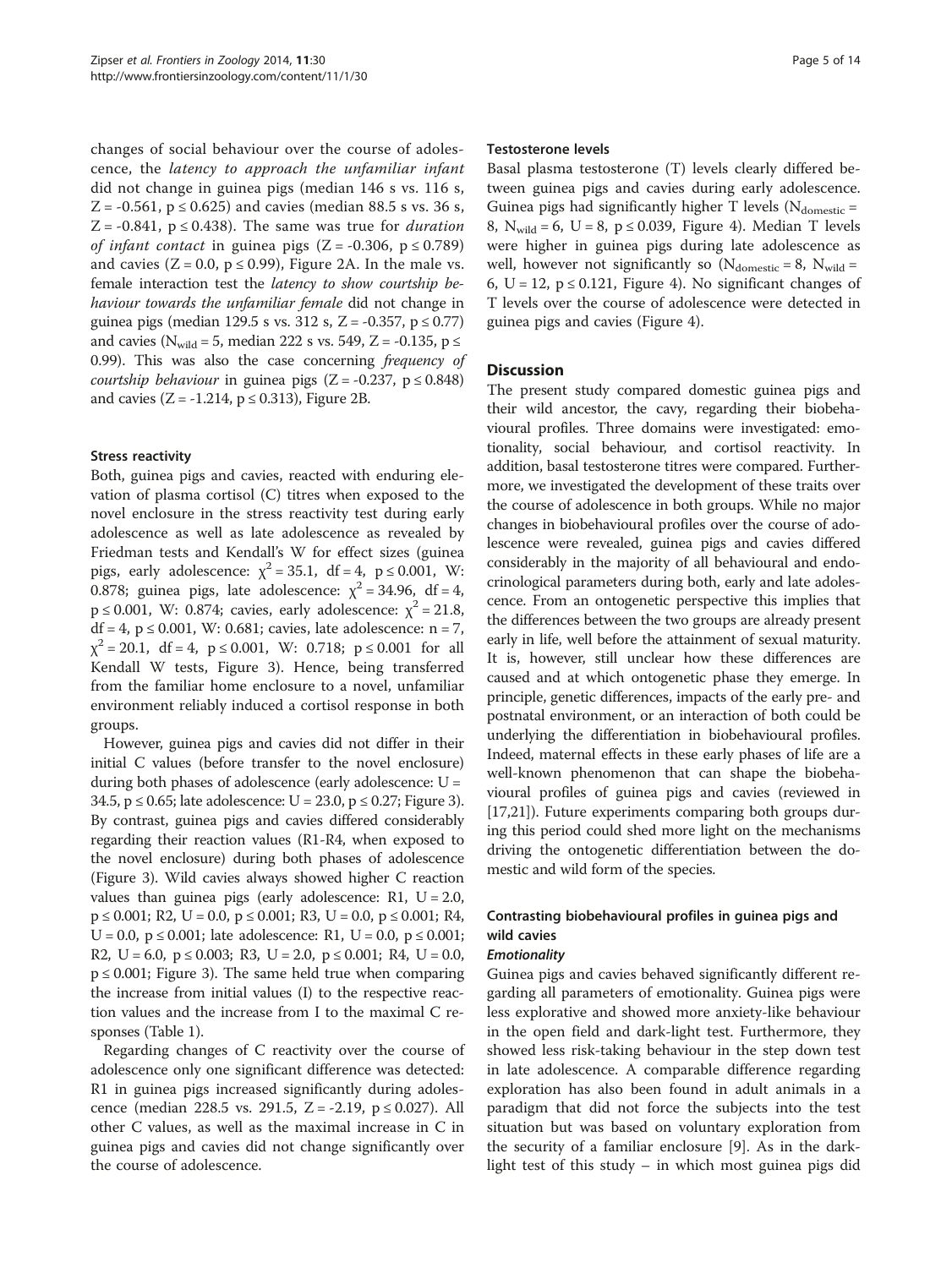not leave the dark box - most guinea pigs did not leave the familiar enclosure at all.

From an evolutionary standpoint, extensive exploration is crucial for wild animals like cavies in order to obtain access to vital resources such as water, food, shelter, and mates. But exploring the environment for these resources is risky, challenging and at times dangerous. In the natural habitat of wild cavies, predation can be so severe that mortality rates of up to 50% can be observed in a five month period [\[31\]](#page-12-0). In such a scenario, animals are forced to overcome their tendency to avoid novelty [[32\]](#page-12-0) and thus exploration and a certain amount of risktaking are necessary. In contrast to this situation in the wild, domestication is characterised by a removal of dangerous and challenging environmental factors [[3](#page-12-0)]. In man-made housing systems, guinea pigs are usually provided with all relevant resources and hence the selection pressure for high levels of exploration and risk-taking was removed. The humans who kept cavies at their homes probably chose (or were only able to catch and

<span id="page-5-0"></span>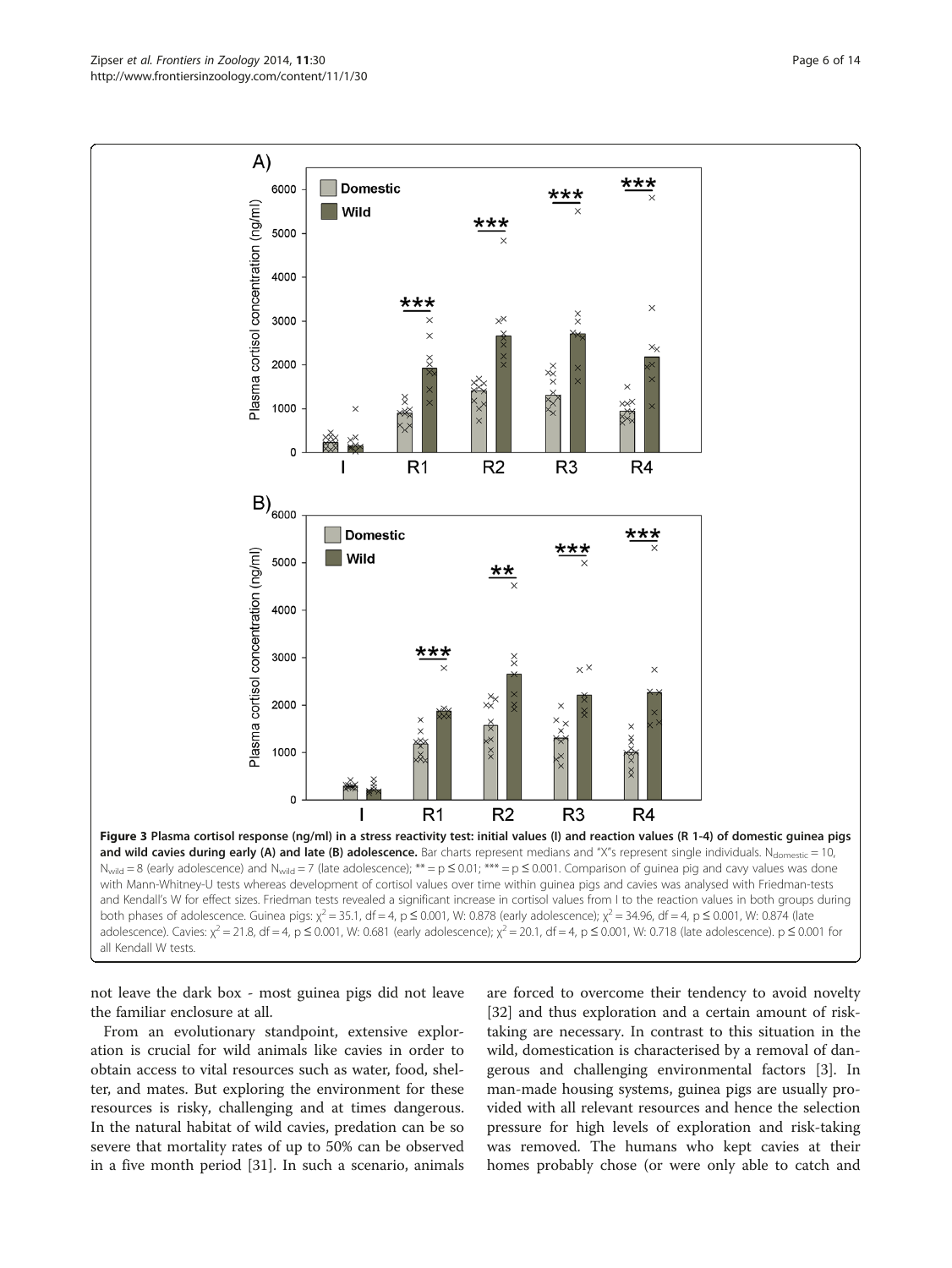|                |                 | Early<br>adolescence | Late<br>adolescence |
|----------------|-----------------|----------------------|---------------------|
| $R1-I$ (ng/ml) | Median domestic | 586.5                | 872                 |
|                | Median wild     | 1683                 | 1609                |
|                | U               | $\mathbf 0$          | $\mathbf{0}$        |
|                | p               | 0.001                | 0.001               |
| $R2-I$ (ng/ml) | Median domestic | 1059.5               | 1308,5              |
|                | Median wild     | 2438                 | 2208                |
|                | U               | 0                    | 6                   |
|                | p               | 0.001                | 0.001               |
| $R3-I$ (ng/ml) | Median domestic | 1052                 | 1056                |
|                | Median wild     | 2563                 | 1836                |
|                | U               | $\overline{4}$       | $\overline{2}$      |
|                | p               | 0.001                | 0.001               |
| R4-I (ng/ml)   | Median domestic | 717                  | 714,5               |
|                | Median wild     | 1927                 | 1843                |
|                | U               | $\mathfrak{D}$       | $\mathbf 0$         |
|                | p               | 0.001                | 0.001               |
| MAX-I (ng/ml)  | Median domestic | 1133.5               | 1436.5              |
|                | Median wild     | 2574                 | 2208                |
|                | U               | 0                    | $\mathbf 0$         |
|                | р               | 0.001                | 0.001               |

<span id="page-6-0"></span>Table 1 Absolute increase of plasma cortisol values in a stress reactivity test

Domestic guinea pigs and wild cavies were transferred from their familiar home enclosure to a novel enclosure for four hours. The absolute increase from initial values (I, in home enclosure) to values after 1 h (R1), 2 h (R2), 3 h (R3), and 4 h (R4) in the novel enclosure as well as from I to the maximal response value (MAX, maximum value of R1-R4) are shown. The responses of guinea pigs and cavies were compared during early and late adolescence.  $N_{domestic} = 10$ ,  $N_{wild}$  early = 8,  $N_{wild}$  late = 7. Significant p-values are highlighted in boldface.

keep) animals that were less prone to flee the artificial housing in their homes – that is, they selected animals with less exploratory and risk-taking tendencies.

#### Social behaviour

Clear differences between guinea pigs and cavies were also found regarding social behaviour. In both, the male vs. infant interaction test and male vs. female interaction test, guinea pigs engaged in more interactions with the partner animal. However, the latencies to approach the interaction partners did not differ between guinea pigs and cavies in both tests. These results show that both groups were interested in the social stimuli but after initially exploring the novel situation, guinea pigs remained in contact with the partner to a greater extent. Similar findings have been made in studies comparing adult guinea pigs and cavies [[4,9\]](#page-12-0). In these experiments, guinea pig males showed more sociopositive behaviour and courtship behaviour towards their familiar group mates. In the present study, we investigated the animals'

reaction to an unfamiliar animal in a novel situation. Our results thus represent the animals' tendency to socially explore new interaction partners. Furthermore, it is likely that the male vs. infant interaction test is not influenced by sexual or aggressive motivations since an infant of the same sex was used as an interaction partner. Hence, we conclude from the male vs. infant and male vs. female interaction test, that guinea pigs have both, a tendency to show more courtship behaviour as well as more social interaction in general. Such traits are typical for domesticated animals in which higher degrees of agreeableness and sexual behaviour as well as lower levels of aggression are common [\[2](#page-12-0)-[4,9,33\]](#page-12-0). One of the major factors driving this shift in biobehavioural profiles from wild cavies to guinea pigs during domestication was the tremendous increase in population densities. While cavies live in large home ranges from 200  $m<sup>2</sup>$  up to 1000  $m^2$  [\[31,34](#page-12-0)], guinea pigs can be kept in groups of up to 20 animals in 6  $m<sup>2</sup>$  enclosures without any problems [\[35\]](#page-12-0). This certainly forced the first breeders of wild cavies to choose and select for the most agreeable and least aggressive individuals since otherwise it would not have been possible to keep a reasonably large stock of animals in captivity.

#### Endocrine parameters

Guinea pigs and cavies differed markedly regarding their endocrine profiles. While initial C levels of guinea pigs and cavies in their familiar home enclosure were not significantly different in both, early and late adolescence, all four response values in the stress reactivity test were significantly higher in cavies in these two phases.

These differences in the endocrinological reaction to a challenging situation most likely have their foundation in the differences between the natural habitat cavies are adapted to and the man-made housing conditions guinea pigs were adapted to in the process of domestication. As a wild species, cavies evolved in a highly challenging environment in which resources are limited and have to be competed for in order to survive and reproduce [\[31,34](#page-12-0)]. As coping in such demanding circumstances is energy expensive, cavies require appropriate physiological adaptations to provide the necessary energy quickly when the situation calls for it [\[36](#page-12-0)]. One of the main functions of the HPA-axis as part of the stress system is exactly that: to supply the organism with the necessary energy when coping with challenges. From this point of view, a high reactivity of the stress axes must not necessarily represent a detrimental impact on animals due to increased stress [\[37,38\]](#page-12-0). It is rather an energy provisioning mechanism that is necessary for a wild animal in order to deal with its everyday life. Hence, we suppose that the high C reactivity found in cavies represents an adaptation to their demanding life in the wild which can still be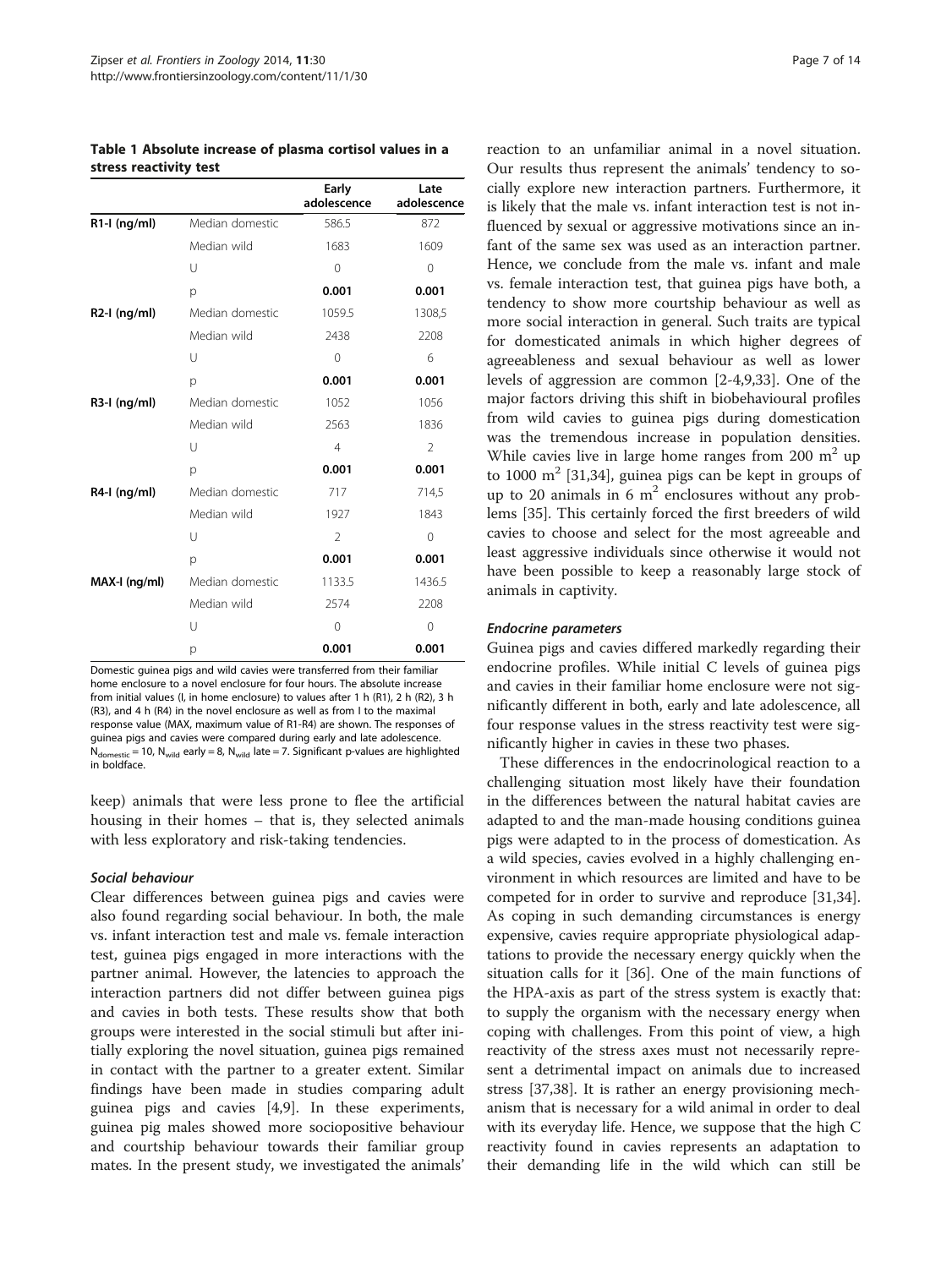<span id="page-7-0"></span>

Figure 4 Basal plasma testosterone levels (ng/ml) of domestic guinea pigs and wild cavies during early and late adolescence. Bar charts represent medians and "X"s represent single individuals.  $N_{Domestic} = 8$ ,  $N_{Wild} = 6$ ;  $* = p \le 0.05$ .

observed under laboratory conditions. One can assume that the C reactivity of the cavies investigated in the present study represents a genuine characteristic of the wild living cavy. No differences regarding behaviour and C reactivity can be found when comparing cavies bred in the laboratory over 30 generations to wild trapped animals (and their first laboratory reared offspring) [[9\]](#page-12-0). In contrast to the natural habitat of cavies, man-made housing systems are considerably less challenging since they provide the animals with virtually all relevant resources such as food, shelter and mates. Consequently, the energy needed to engage in everyday activities is also considerably lower for guinea pigs, which renders a high reactivity of the C response less valuable.

Concerning basal plasma testosterone levels, guinea pigs had higher values in early as well as late adolescence (though not significantly so concerning the latter). Additionally, guinea pigs showed increased levels of courtship behaviour. Both differences are also found when comparing fully adult animals [[4\]](#page-12-0) and a correlation between increased levels of testosterone and hypertrophy of courtship and sexual behaviour are frequently found in domesticated animals [\[3,4,8,39](#page-12-0)]. Since social interactions including courtship behaviour can result in increased testosterone titres [[40-42](#page-12-0)] there might be a causal relationship between increased amounts of courtship behaviour and higher levels of testosterone in domesticated animals, including guinea pigs.

Our results can also be interpreted in the light of a recently suggested model on the adaptive shaping of biobehavioural profiles over the course of adolescence [[17](#page-12-0)]. This model states that the more social interactions

(especially agonistic and sexual/courtship) the individual is involved in during adolescence, the higher its T levels are, which is in accordance with the challenge hypothesis [[42,43](#page-12-0)]. The T levels in turn organise the C reactivity of an individual with higher T levels resulting in lower levels of C reactivity [\[23\]](#page-12-0). Since high acute C reactivity can trigger aggression [\[44](#page-12-0)[-46\]](#page-13-0) the model can also explain differences in agonistic behaviour between animals.

Applying this model to the findings of the present study could explain some of the behavioural differences found between domestic guinea pigs and cavies as well as the physiological mechanisms underlying these differences. We showed that adolescent guinea pigs engage in more social activity and have higher T levels than wild cavies. These differences persist into adulthood [[4,9](#page-12-0)]. Although we did not monitor social activities in the male-male housing groups one can still assume that guinea pigs were also more socially active than cavies in their home enclosure since this is the case in adult animals [[4,9](#page-12-0)]. High levels of social interaction in adolescent guinea pigs might result in the higher levels of testosterone found in our study. The high T levels might in turn organise the low cortisol responsiveness we found in adolescent guinea pigs. Since low acute C reactivity results in low levels of aggression [[44](#page-12-0)-[46\]](#page-13-0) these differences in endocrine fine-tuning might be the mechanistic basis for the low levels of male aggression found in guinea pigs in comparison to their wild ancestor [[4](#page-12-0),[9](#page-12-0)]. Thus, the same mechanisms shaping the biobehavioural profiles of guinea pigs exposed to varying degrees of social interaction during adolescence [\[17,21](#page-12-0)] could also be involved in the differentiation of the biobehavioural profiles of guinea pigs versus cavies.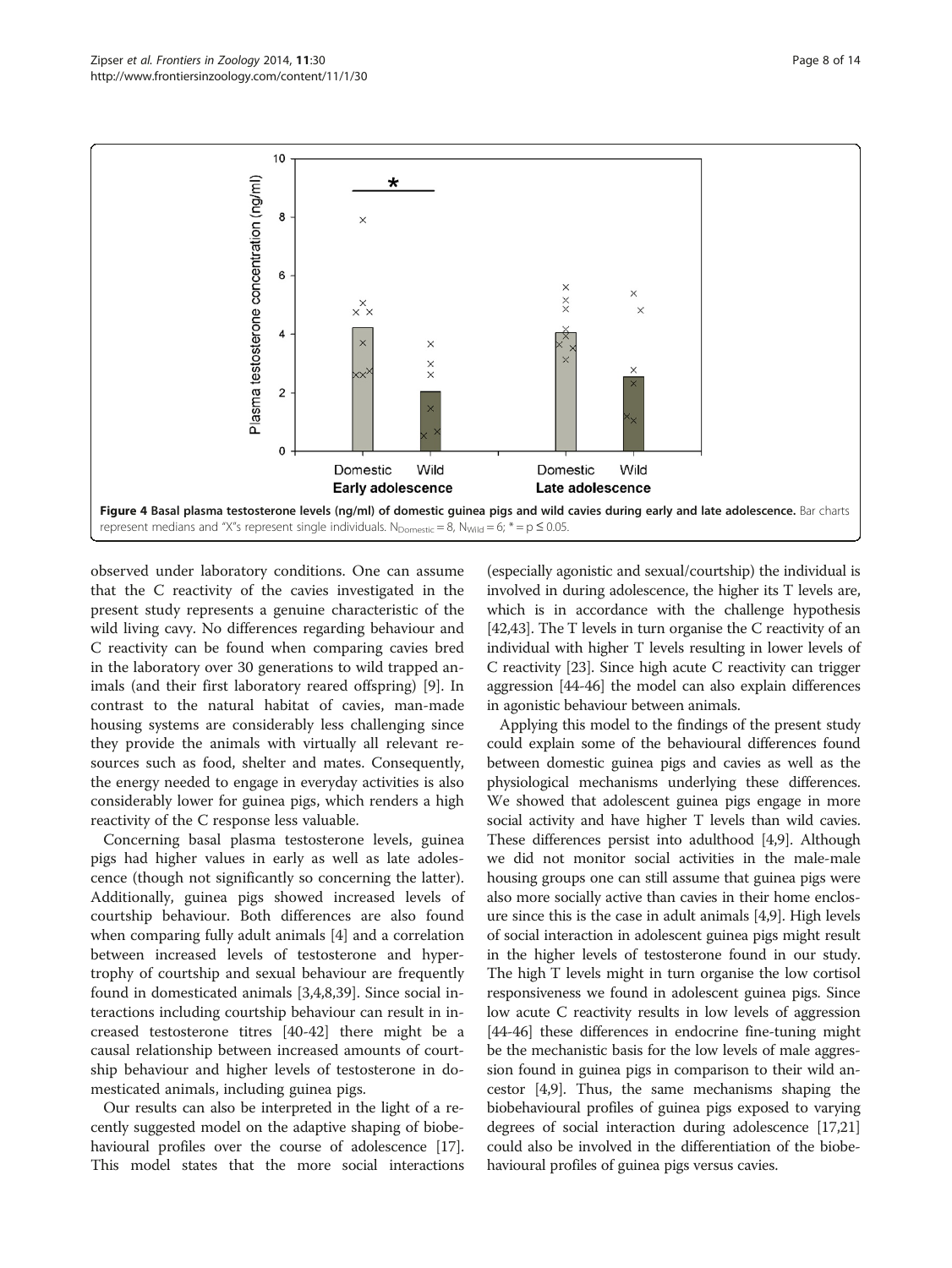# Changes in biobehavioural profiles over the course of adolescence

Hardly any changes of behavioural traits as well as endocrine parameters were found over the course of adolescence in both, guinea pigs and cavies. At first glance, the fact that no changes of T levels occurred in both groups might come as a surprise, especially since sexual maturity is reached in cavies and guinea pigs between early and late adolescence. The development of plasma T titres is, however, highly dependent on the social housing conditions an animal lives in. For example, while colony housed guinea pig males show a significant increase of T levels over the course of adolescence, individually housed animals and animals housed with a single female do not [[47](#page-13-0),[48](#page-13-0)].

Of the total of 16 variables we measured here, only one showed a significant decrease in both groups: number of virtual squares crossed in the open field. Additionally, the number of light area entrances in the dark-light test decreased in wild cavies and the first reaction value in the stress reactivity test increased in guinea pigs. Since both behavioural variables that changed could be influenced by habituation effects and no changes were detected regarding all other C variables, these results are hard to interpret. But since the vast majority of variables did not change over the course of adolescence our overall conclusion is that emotionality, social behaviour, C reactivity as well as basal plasma T levels seem to be relatively unaffected during adolescence when no challenging external influences act upon the animals. Of course, other traits not investigated in this study - such as aggression - might be influenced. But still our findings endorse the idea that it is not adolescence itself but the (social) environment the individual lives in during this phase which can bring about significant changes in its biobehavioural profile [\[17,21\]](#page-12-0).

# Animals, materials & methods

# Animal husbandry

The experiments were carried out with ten male domestic guinea pigs (Cavia aperea f. porcellus) and eight male wild cavies (*Cavia aperea*), the wild ancestor of the guinea pig [\[10](#page-12-0)-[13,33\]](#page-12-0). All individuals were kept in the Department of Behavioural Biology at the University of Münster.

The guinea pigs used for this study were male descendants of the department's heterogeneous short-haired and multicoloured breeding stock of domestic guinea pigs. The wild cavies originated from a population that was also maintained at the department. This breeding stock was established in 1994 with individuals obtained from the University of Bayreuth and the University of Bielefeld. One year later, several wild born cavies were added to refresh the gene pool. As the founder cavies of

the stock in Bayreuth and Bielefeld (established in 1985), these animals were caught in Argentina. In the following years, cavies from other laboratories were crossbred into the population to counteract inbreeding. Currently, the population has been bred for over 50 generations. The breeding protocol did not select for specific characteristics of the animals and was at random concerning selection of mating partners and aimed for outbreeding. A study comparing the population maintained at our laboratory for over 30 generations to wild-caught cavies and their first laboratory reared offspring showed that there are no differences between the two groups regarding basal cortisol and testosterone levels, cortisol reactivity, as well as a wide range of behaviour (sociopositive, orientation, male courtship, aggression, and exploration) [[9](#page-12-0)].

Both, guinea pigs and cavies were born to single breeding pairs that lived in  $0.5 \times 1.0$  m enclosures with a wall height of 0.5 m (guinea pigs) or 0.8 m (cavies). Food containing all relevant nutrients and water were available ad libitum and a cardboard box provided shelter. Guinea pigs could be identified by natural markings whereas cavies were marked individually by fur-coloration with 32% hydrogen peroxide since they possess a uniform brown/grey pelage that does not allow for individual differentiation.

Up to weaning each subject was kept together with its parents and litter mates. At the age of 20 (+1) days the subjects were removed from their parents' enclosure and put together in pairs in a new housing enclosure  $(0.5 \times$ 1.0 m; wall height: 0.5 m (guinea pigs)/0.8 m (cavies)). Never more than two brothers of each litter were used in the study and brothers were never housed together. Guinea pigs were housed with guinea pigs and cavies were housed with cavies. Age differences among the individuals of one experimental pair never exceeded 13 days. The older partner subject was temporarily (max 13 d) housed with a female until another male experimental animal of suitable age was available to complete the experimental pair. Temporary female housing partners were maximally eight days older than the subject they kept company with. Male-male pair housing is unproblematic in guinea pigs and cavies throughout adolescence. Dominance relationships in the housing groups were established without major aggression and were stable over the course of the experiment. In guinea pigs it was shown that dominance status of an animal does not interfere with performance in the tests used in the present study [\[28\]](#page-12-0).

Both, guinea pigs and wild cavies were housed in the same husbandry room under standard conditions: 12:12 light-dark-cycle (lights on at 07:00 a.m.), temperature  $22 \pm 3$ °C, relative humidity  $50\% \pm 10\%$ . The bedding (wood shavings, Allspan Olympia-Einstreu, Allspan GmbH, Karlsruhe, Germany) was exchanged every two weeks. During cleaning the animals were removed from the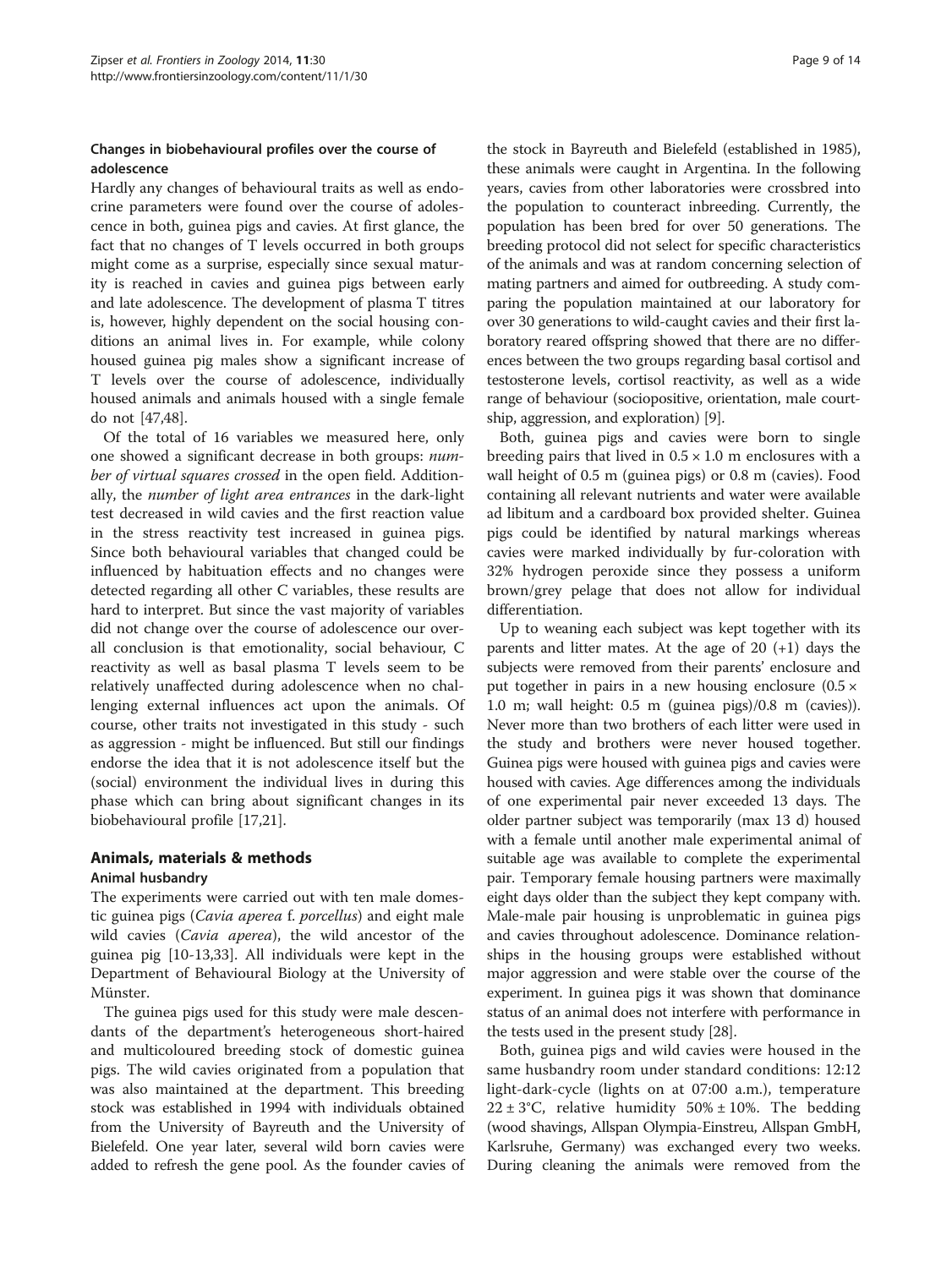enclosure and put into a cardboard box. Wild cavies were fed mixed pellet food at the rate of 2:1 (Höveler Meerschweinchenfutter 10700, Höveler Spezialfutterwerke GmbH & Co. KG, Dormagen, Germany and Altromin 3023, Altromin Spezialfutter GmbH & Co. KG, Lage, Germany). In addition, they received oatflakes (Fortin Mühlenwerke GmbH & Co. KG, Düsseldorf, Germany) once a week. Guinea pigs were only provided with commercial guinea pig diet (Höveler Meerschweinchenfutter 10700) since they tend to adiposity. Every week the cavy and guinea pig diet was supplemented once with straw and six times with hay. Twice a week the water bottles were cleaned and ascorbic acid (Altapharma Vitamin C Pulver, Dirk Rossmann GmbH, Burgwedel, Germany) was added to the fresh water. Several routine veterinary and animal health care procedures such as trimming the claws were executed throughout the whole experimental phase. All experiments were announced to the local authorities and were approved by the "Tierschutzbeauftragter" of the University of Münster (Reference number: 8.87- 51.05.20.11.030). Experiments were carried out in accordance with the European Communities Council Directive of 24 November 1986 (86/609/EEC). All efforts were made to minimize animal suffering and to reduce the number of animals used.

# Experimental design

All animals went through two periods of testing which were performed during two specific periods of time in the life of the animals: early and late adolescence [[22-24](#page-12-0)]. The first testing block started when the animals had reached an age of  $51$  ( $\pm$  1) days and lasted up to an age of  $62$  ( $\pm$  1) days. At this phase of life, male animals are already weaned for about 30 days and are becoming progressively more independent of their mother. They are, however, only on the brink of reaching sexual maturity which occurs around 75 days of age [\[29,30](#page-12-0)]. Hence, this testing phase is termed early adolescence. The second testing block took place when the individuals reached late adolescence (between  $120 \pm 1$  d and  $132 \pm 1$  d). At this age, animals are already fully sexually mature. In a housing situation with older, more dominant males present they are, however, not yet able to compete and gain dominant positions. Thus, they cannot yet gain access to receptive females in the late phase of adolescence. In a colony housing situation (guinea pigs), the social status that allows males to successfully defend and mate with females is reached at an age of six months at the earliest [[35](#page-12-0)]. A similar situation is found in wild living cavy populations, in which only large, adult males have the ability to monopolise females [\[34\]](#page-12-0).

During each testing block, animals were subjected to five behavioural tests and a stress reactivity test in the following order: Open Field Test, Dark-Light Test, Step Down Test, Male vs. Infant Interaction Test, Male vs. Female Interaction Test, and Stress Reactivity Test. Three major domains of guinea pig phenotypes (emotionality, social behaviour, and stress reactivity; [[28\]](#page-12-0)) can be assessed with these tests and thus they were used to characterise and compare the behavioural and stress reactivity (cortisol) profiles of guinea pigs and cavies. Since testosterone plays a crucial role in the maturation processes during adolescence, basal testosterone values were collected as well.

Open field, dark-light, and step down test were used to assess emotional behaviour. In contrast to our previous work [\[28](#page-12-0)], social behaviour was not only assessed in a male vs. female interaction test but also in a male vs. infant interaction test in the present study. Finally, the cortisol reactivity test was used to characterise the animals' stress response when exposed to an unfamiliar environment [[49](#page-13-0)]. Both testing phases lasted 13 days. Only one of the two housing partners of an experimental pair was tested on one day and animals only completed one test per day. Time between two subsequent tests never exceeded two days for each animal.

#### Behavioural tests and stress reactivity test

All tests were conducted in a wooden enclosure of 1  $\times$ 1 m size with a wall height of 50 cm (guinea pigs) or 80 cm (cavies). The floor of the test enclosure was covered with wood shavings. In all behavioural tests the bedding was mixed with three handfuls of soiled shavings from the animal's home enclosure in order to alleviate the aversive properties of the experiments. In the stress reactivity test only fresh bedding was used. For subsequent analysis all tests except for the stress reactivity test were videotaped. The experimenter was not present in the room during testing and the housing room of the experimental animals was not entered two hours prior to testing. Testing took place in a room other than the animals' housing room. All behavioural tests lasted 15 min and were conducted between 13.00 h and 15.00 h. The stress reactivity test lasted four hours. The room in which the tests were conducted was illuminated by neon tubes. The lightning intensity in all tests was  $290 \pm 10$  lx. Specific characteristics of the enclosure in the single tests are specified in the following. Behavioural scoring was done using focal animal sampling and continuous recording [[50](#page-13-0)].

#### Tests on emotionality

Regarding emotional behaviour we conducted short behavioural tests that are commonly used to characterise emotional behaviour in mice and rats and adapted them for guinea pigs and cavies. These tests have already been successfully applied in guinea pigs [\[28](#page-12-0)] and comparable tests proved efficient in wild cavies [[51\]](#page-13-0).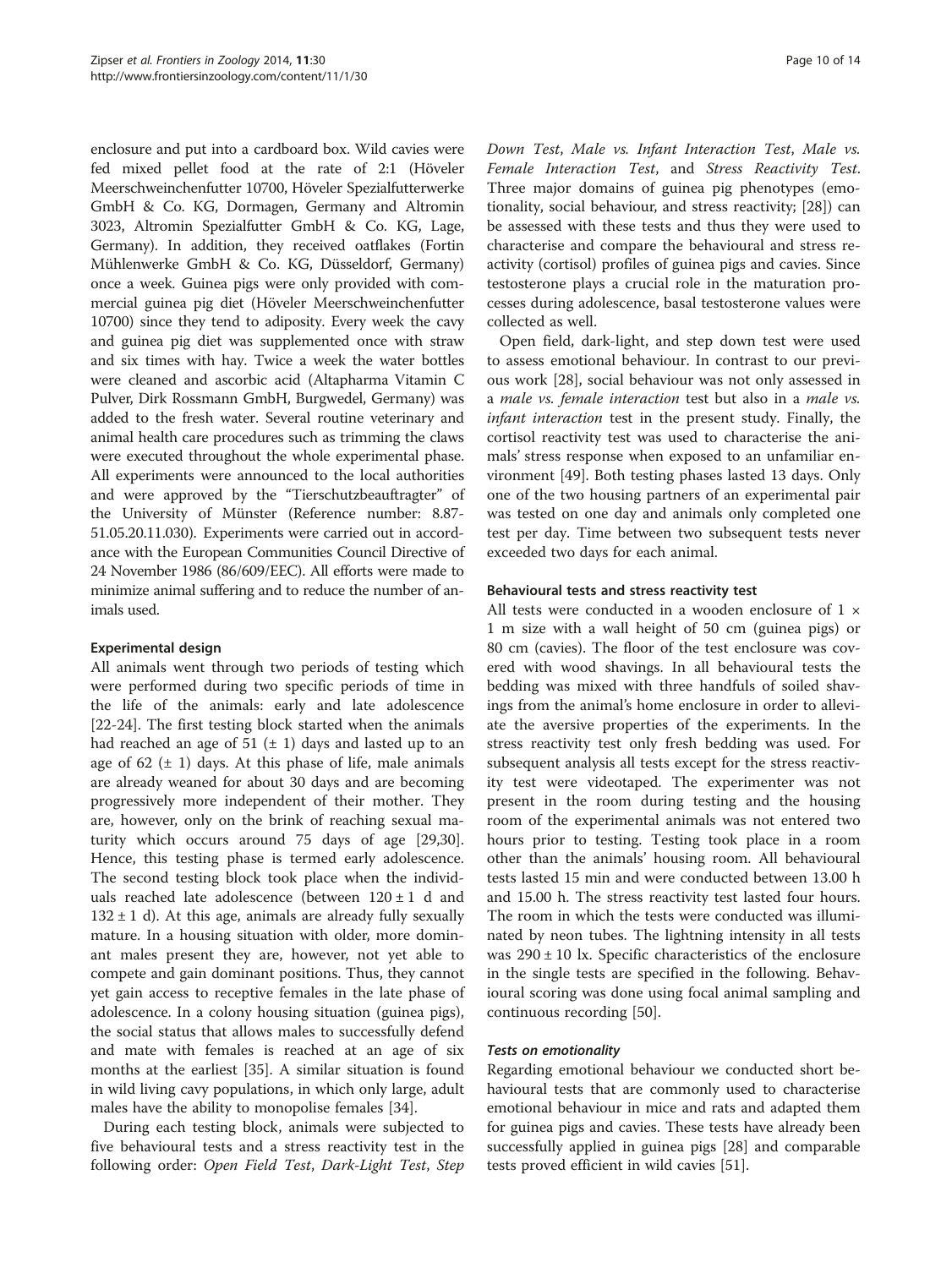**Open field test** The  $1 \times 1$  m test enclosure constituted the open field. Animals were carried to the testing room in a Makrolon type III cage filled with hay. The cage was put on the floor and the animals were allowed to acclimate for 60 s. The animals then were placed into the centre of the experimental enclosure. For analysis of explorative behaviour the enclosure was subdivided into 16 equal virtual squares  $(25 \times 25 \text{ cm})$ . The four inner squares were defined as the centre of the open field. Parameters recorded were: virtual squares crossed as a measure of exploration, and percentage of time spent in the central area as a measure of anxiety-like behaviour [[52,53\]](#page-13-0).

Dark-light test The wooden dark-light box (300 mm width, 265 mm height, and 250 mm depth) was put at the midpoint of one of the enclosure's walls. The top of the box could be opened for placement of the subject. The front of the box had a  $150 \times 300$  mm door. The experimenter carried the animals from their home enclosure to the testing room in his arms and placed them into the closed dark-light box where they were allowed to acclimate for 60 s. Then, the front door was opened to allow the animal to explore the enclosure. Parameters recorded were: latency to leave the dark box and percentage of time spent in the light area as measures of anxiety-like behaviour as well as number of times the animal entered the light area as indicator of exploration [[54\]](#page-13-0). Entering the enclosure was defined as the time point at which the animal completely moved out of the dark box into the enclosure.

Step down test The step down tower was put in the centre of the enclosure, parallel to the walls. The tower had a base area of  $300 \times 300$  mm and a height of 235 mm. The platform was covered with fresh wood shavings. Mounted 235 mm above the platform was a roof (300  $\times$  300 mm). Animals were carried to the testing room in a Makrolon type III cage which was filled with hay. The cage was put on the floor and the animal was allowed to acclimate for 60 s. Subsequently it was placed on the platform facing one of the four edges. The animal was gently held still until its reflex to escape the experimenter ceased. The subject was then released, the experimenter left the room, and the *latency to step down* the platform was recorded as a measure of risk-taking. It was defined as the time point at which all four paws of the animal did not touch the platform anymore.

# Social behaviour

Male vs. infant interaction This test sought to investigate the general motivation of an animal to initiate social contact. To minimise the chance that the behaviour of the subject is driven by sexual or agonistic motivation,

an unfamiliar same-sex infant was used as interaction partner (age  $5 - 15$  d). The infant was placed into the test enclosure under a small cage of bars to prevent approaches on the part of the infant. An identical but empty cage was also placed in the test enclosure as a control. The cages were ordinary chrome cutlery baskets (WENKO-WENSELAAR GmbH & Co. KG, Germany) turned upside down. They were 15 cm high and the square base of the openings was  $169 \text{ cm}^2$ . Before testing the cutlery baskets were cleaned with 70% ethanol. They were positioned in two adjacent corners with 25 cm distance to the walls. An infant of the appropriate type (guinea pig or cavy) was put under one of the baskets. Subsequently the subject was carried to the testing room in a Makrolon type III cage filled with hay. The cage was put on the floor and after an acclimation period of 60 s the animal was placed into the enclosure. It was positioned against the middle of the wall opposite of the baskets with its head facing the baskets. Subsequently, the experimenter quietly left the room and the subject was allowed to make contact with the infant. After 15 min, first the subject and then the infant were placed back into their home enclosures. The following parameters were recorded: latency to approach the unfamiliar infant (subject touches the bars of the infant cage with its nose for the first time), and duration of infant contact (subject touches the bars of the infant cage with its nose). To exclude that the subject was only interested in the cage itself and not the infant inside it, the *duration of empty* cage contact (subject touches the bars of the empty cage with its nose) was compared to the *duration of infant* contact. Infants were only used once a day as an interaction partner and experimental animals were exposed to different infants during early and late adolescence.

Male vs. female interaction For the male vs. female interaction test the enclosure was divided into two equal halves with a wooden board that was as high as the corresponding cage height (50 cm guinea pigs, 80 cm cavies). An unfamiliar female of the appropriate type (guinea pig or cavy) was put into one half. These females had given birth at least once, were pregnant and not due to give birth for the upcoming two weeks. Hence, females were never in oestrus during the experiments. No female was used more than once a day and subjects were never confronted to the same female in early and late adolescence. The experimental animal was carried to the testing room in the experimenter's arms and was put in the other half of the enclosure. After an acclimation period of 60 s, the dividing wall was removed and the animals could explore each other. Behavioural patterns recorded were: courtship behaviour (intensive anogenital *licking*: subject lowers and turns its head and touches, sniffs, licks and/or nuzzles the anogenital region of the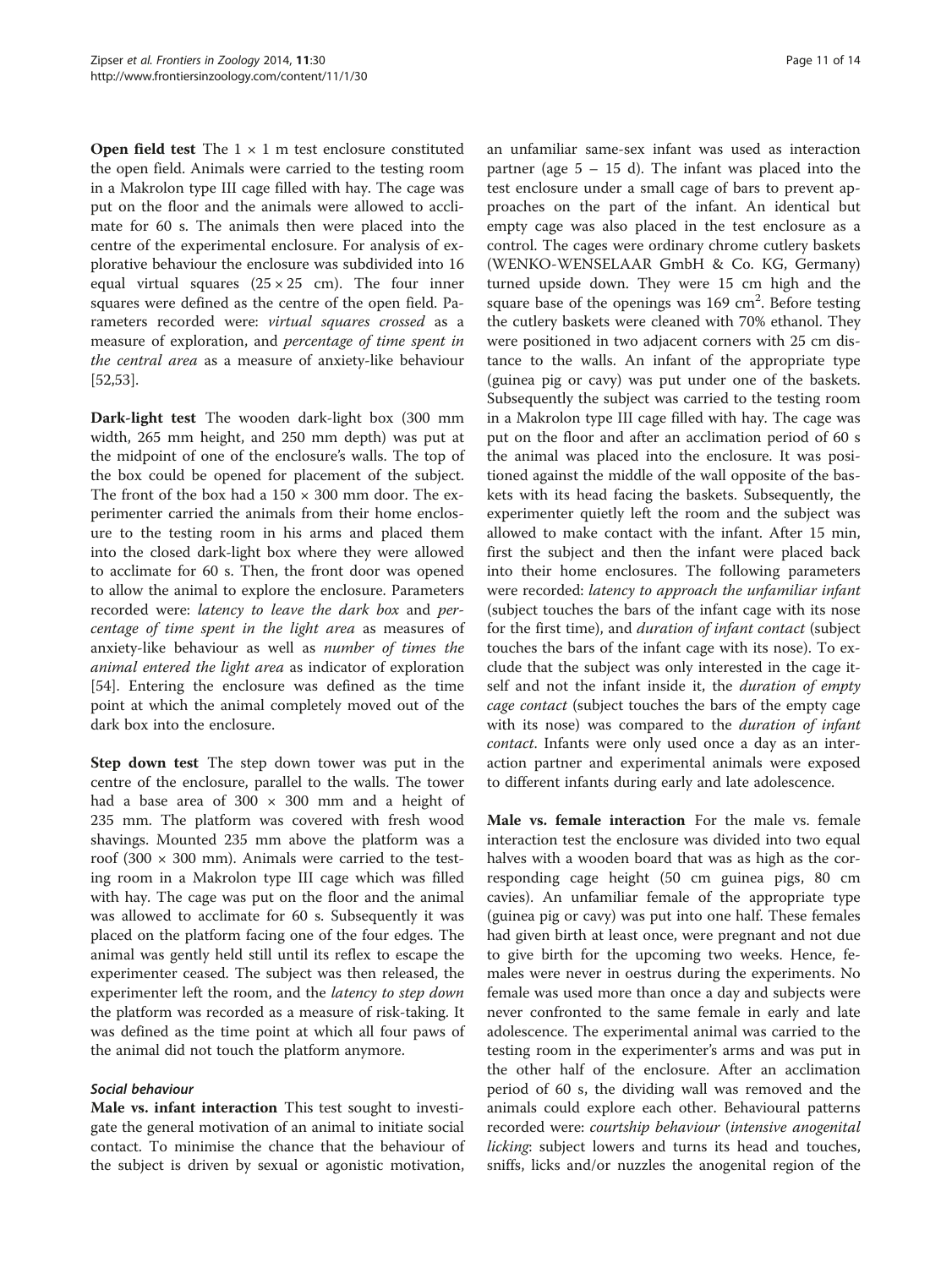female; and *rumba*: subject rhythmically oscillates its hind quarters from side to side). These behavioural patterns were scored as frequencies. Furthermore the latency to show courtship behaviour towards the unfamiliar female was recorded. The behavioural definitions used are derived from previous studies on social behaviour in guinea pigs and cavies [\[33,35](#page-12-0)[,55](#page-13-0)].

## Stress reactivity test

Animals were placed into the centre of the enclosure that contained food and water ad libitum for 4 h. The floor was covered with fresh wood shavings. A novel environment has been shown to act as a psychological stressor in guinea pigs and cavies, causing an increase in cortisol (C) levels [\[4](#page-12-0)[,49](#page-13-0)]. All tests were started at 13:00 h  $\pm$  15 min. At the beginning of each test the animal was caught from its home enclosure and a blood sample was taken to assess initial  $C$  (I) concentrations (for sampling method see below). After that, the animal was introduced into the unfamiliar environment. At 60 min (reaction value 1, R1), 120 min (R2), 180 min (R3), and 240 min (R4) subsequent blood samples were taken to determine changes in C concentrations. After the fifth blood sample, the animal was placed back into its home enclosure. The parameters evaluated were: I,  $R1-R4$ , absolute C increase from I to R 1-4, and absolute C increase from I to the maximal reaction value (MAX). To make sure that the exposure to the novel enclosure really induced a stress response, I-values were compared to the R values within guinea pigs and cavies. Furthermore, to compare cortisol-reactivity between guinea pigs and wild cavies, the I-values and R-values, the increases from I to all four R-values, and the increase from I to MAX were compared. Finally, development of I and R-values over adolescence was evaluated within guinea pigs and cavies.

Blood samples were collected from the blood vessels of the ears. A muscle salve (Elacur hot, Riemser Arzneimittel AG, Greifswald - Insel Riems, Germany) was applied to the ear to stimulate circulation and the vessels were illuminated with a cold-light lamp. Vessels were pricked with an injection needle and about 0.1 ml of blood was collected in heparinised capillary tubes. One experimenter held the animal in his/her lap, while a second collected the sample. All blood samples for determination of C levels were taken within the first three minutes after entering the room the animal was in. Plasma C levels do not increase significantly within the first five minutes after entering the room and hence the procedure reliably measured the plasma C levels the animals had before entering the room [\[29](#page-12-0)[,56,57](#page-13-0)]. The blood sampling method used is a non-stressful procedure for the animals that does not elicit significant struggling [\[29](#page-12-0)[,56\]](#page-13-0). Previous experiments showed that when placing the animals back to their familiar home enclosure after blood sampling, cortisol levels do not increase at all [[29](#page-12-0)]. Hence, the sampling method itself does not have major impacts on the cortisol levels measured. Because no anaesthesia is required, hormone levels in the second, third, fourth, and fifth samples were not influenced by previous exposure to anaesthesia. Plasma was separated by centrifugation  $(11,700 \times g$  for 7 min) and deep frozen (-20°C) until assayed.

Plasma C concentrations were determined using a luminescence enzyme-linked immunosorbent assay (ELISA; Cortisol ELISA Kit, IBL International GmbH, Hamburg, Germany). The antibody used cross-reacted with relevant steroids as follows: prednisolone 29.8%, 11-desoxycortisol 8.48%, cortisone 4.49%, prednisone 2.12%, corticosterone 1.99%, 6β-hydroxycortisol 1.03%. The intraassay %CV was 3.2%, the interassay %CV was 6.1%.

# Plasma testosterone levels

The initial blood samples from the stress reactivity test were also used to determine basal plasma testosterone (T) levels. Plasma T concentrations were determined using a solid phase enzyme-linked immunosorbent assay (ELISA; Testosterone ELISA Kit, Demeditec Diagnostics GmbH, Kiel, Germany). The antibody used cross-reacted with relevant steroids as follows: 11 β-hydroxytestosterone 3.3%, 19-nortestosterone 3.3%, androstenedione 0.9%, 5 αdihydrotestosterone 0.8%, 17 α-methyltestosterone, 0.1%, epitestosterone, oestradiol, progesterone, cortisol, oestrone, and danazol < 0.1% each. The intraassay %CV was 3.6%, the interassay %CV was 7.1%.

# Data analysis & statistics

VHS video tapes were digitised and subsequently evaluated using the behavioural observation and analysis program The Observer XT (Version 8, Noldus Information Technology, Wageningen, Netherlands). Sample sizes were relatively small in the present study ( $N_{\text{domestic}} = 10$ ,  $N_{\text{wild}} = 8$ ) and thus normal distribution of data could neither be assumed nor tested for. Consequently, nonparametric statistics were used. Due to technical difficulties, sample sizes are reduced in a few cases (see [Results\)](#page-1-0). To test for development of parameters over the course of adolescence in guinea pigs and cavies (from early to late adolescence) the Wilcoxon signed-rank test was used. To compare parameters between guinea pigs and cavies the Mann-Whitney U test was used. For comparison of k-related samples, the Friedman test was used with Kendall's W to assess effect sizes. All calculations were done two-tailed. For all tests a significancelevel (α) of 0.05 was selected. All tests were calculated using the software package IBM SPSS Statistics 20.0 (IBM Corporation).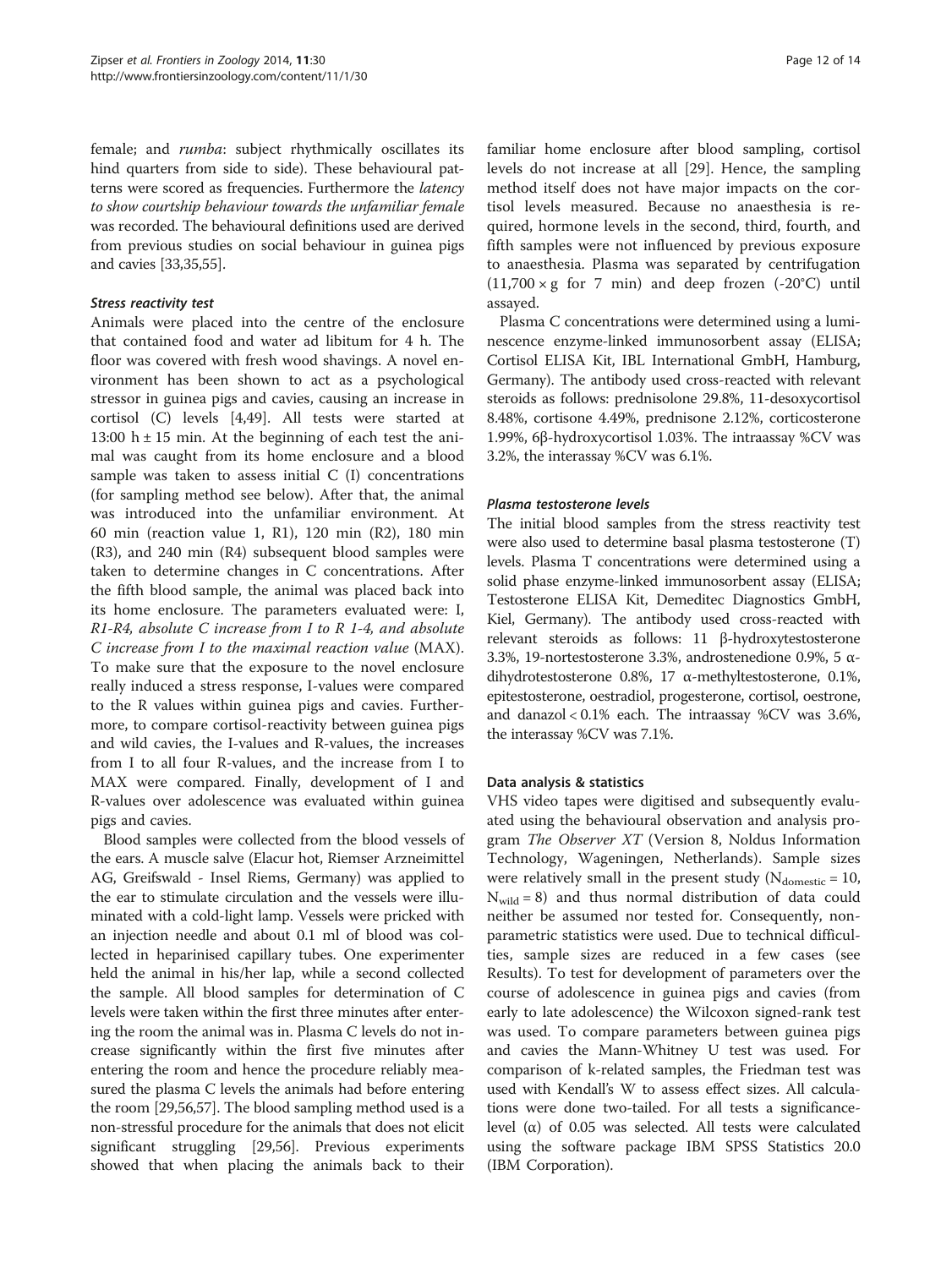#### <span id="page-12-0"></span>Competing interests

The authors declare that they have no competing interests.

#### Authors' contributions

BZ established the behavioural testing regimen used in the study (for guinea pigs), helped in conceiving of the study and its design, drafted the manuscript, analysed the data statistically, and created the figures. AS modified the behavioural testing regimen to the requirements of wild cavies, and acquired all data. SK and NS conceived of the study and its design, coordinated and supervised the whole study, and were involved in drafting the manuscript. All authors read and approved the final manuscript.

#### Acknowledgements

We thank Katja Siegeler for contributing essential ideas to the experimental design of the study. We would like to thank Tanja Möllers for conducting the endocrine analyses. The study was supported by the Deutsche Forschungsgemeinschaft with a grant to N. S. (FOR 1232/Sa389/11-1/2) and by a stipend to B. Z. by the Otto Creutzfeldt Center for Cognitive and Behavioral Neuroscience as well as by the Studienstiftung des deutschen Volkes. We acknowledge support by the Deutsche Forschungsgemeinschaft and the Open Access Publication Fund of the University of Münster.

#### Received: 8 January 2014 Accepted: 21 February 2014 Published: 9 April 2014

#### References

- Boice R: Domestication. Psychol Bull 1973, 80:215-230.
- 2. Price EO: Behavioral development in animals undergoing domestication. Appl Anim Behav Sci 1999, 65:245–271.
- 3. Price EO: Behavioral aspects of animal domestication. Q Rev Biol 1984, 59:1–32.
- 4. Künzl C, Sachser N: The behavioral endocrinology of domestication: A comparison between the domestic guinea pig (Cavia aperea f. porcellus) and its wild ancestor, the cavy (Cavia aperea). Horm Behav 1999, 35:28–37.
- 5. Clutton-Brock J: A Natural History of Domesticated Animals. 2nd edition. Cambridge: Cambridge University Press; 1999.
- 6. Darwin CR: On the Origin of Species by Means of Natural Selection, or the Preservation of Favoured Races in the Struggle for Life. London: John Murray; 1859.
- 7. Darwin CR: The Variation of Animals and Plants under Domestication. London: John Murray; 1868.
- 8. Immelmann K, Pröve E, Sossinka R: Einführung in Die Verhaltensforschung. Berlin: Blackwell Wissenschafts-Verlag; 1996.
- 9. Künzl C, Kaiser S, Meier E, Sachser N: Is a wild mammal kept and reared in captivity still a wild animal? Horm Behav 2003, 43:187–196.
- 10. Wing ES: Animal domestication in the Andes. In Adv Andean Archaeol. Edited by Browman DL. The Hague: De Gruyter Mouton; 1978:167–188.
- 11. Stahl PW: Pre-Columbian Andean Animal Domesticates at the Edge of Empire. World Archaeol 2003, 34:470–483.
- 12. Herre W, Röhrs M: Haustiere Zoologisch Gesehen. Stuttgart: Gustav Fischer Verlag; 1990.
- 13. Hückinghaus F: Vergleichende Untersuchungen über die Formenmannigfaltigkeit der Unterfamilie der Caviinae, Murray, 1886. Zeitschrift für wissenschaftliche Zool 1961, 166:1–98.
- 14. Lewejohann L, Pickel T, Sachser N, Kaiser S: Wild genius domestic fool? Spatial learning abilities of wild and domestic guinea pigs. Front Zool 2010, 7. doi:10.1186/1742–9994–7–9.
- 15. Spear LP: The adolescent brain and age-related behavioral manifestations. Neurosci Biobehav Rev 2000, 24:417–463.
- 16. Manning A, Dawkins MS: An Introduction to Animal Behaviour. Cambridge: Cambridge University Press; 1998.
- 17. Sachser N, Kaiser S, Hennessy MB: Behavioural profiles are shaped by social experience: when, how and why. Phil Trans R Soc B 2013, 368. doi:10.1098/rstb.2012.0344.
- 18. Romeo RD, Richardson HN, Sisk CL: Puberty and the maturation of the male brain and sexual behavior: recasting a behavioral potential. Neurosci Biobehav Rev 2002, 26:381–391.
- 19. Sisk CL, Zehr JL: Pubertal hormones organize the adolescent brain and behavior. Front Neuroendocrinol 2005, 26:163–174.
- 20. Sachser N, Lick C, Stanzel K: The environment, hormones, and aggressive behaviour: a 5-year-study in guinea pigs. Psychoneuroendocrinology 1994, 19:697–707.
- 21. Sachser N, Hennessy MB, Kaiser S: Adaptive modulation of behavioural profiles by social stress during early phases of life and adolescence. Neurosci Biobehav Rev 2011, 35:1518–1533.
- 22. Lürzel S, Kaiser S, Sachser N: Social interaction, testosterone, and stress responsiveness during adolescence. Physiol Behav 2010, 99:40–46.
- 23. Lürzel S, Kaiser S, Krüger C, Sachser N: Inhibiting influence of testosterone on stress responsiveness during adolescence. Horm Behav 2011, 60:691–698. 24. Lürzel S, Kaiser S, Sachser N: Social interaction decreases stress
- responsiveness during adolescence. Psychoneuroendocrinology 2011, 36:1370–1377.
- 25. Range F, Viranyi Z: Wolves are better imitators of conspecifics than dogs. PLoS One 2014, 9. doi:10.1371/journal.pone.0086559
- 26. Frank H: Wolves, dogs, rearing and reinforcement: complex interactions underlying species differences in training and problem-solving performance. Behav Genet 2011, 41:830–839.
- 27. von Holdt BM, Pollinger JP, Lohmueller KE, Han E, Parker HG, Quignon P, Degenhardt JD, Boyko AR, Earl DA, Auton A, Reynolds A, Bryc K, Brisbin A, Knowles JC, Mosher DS, Spady TC, Elkahloun A, Geffen E, Pilot M, Jedrzejewski W, Greco C, Randi E, Bannasch D, Wilton A, Shearman J, Musiani M, Cargill M, Jones PG, Qian Z, Huang W, et al: Genome-wide SNP and haplotype analyses reveal a rich history underlying dog domestication. Nature 2010, 464:898–902.
- 28. Zipser B, Kaiser S, Sachser N: Dimensions of animal personalities in guinea pigs. Ethology 2013, 119:970–982.
- 29. Sachser N: Sozialphysiologische Untersuchungen an Hausmeerschweinchen. Berlin: Paul Parey; 1994.
- 30. Trillmich F, Laurien-Kehnen C, Adrian A, Linke S: Age at maturity in cavies and guinea-pigs (Cavia aperea and Cavia aperea f. porcellus): influence of social factors. J Zool 2006, 268:285–294.
- 31. Asher M, Spinelli de Oliveira E, Sachser N: Social system and spatial organization of wild guinea pigs (Cavia aperea) in a natural population. J Mammal 2004, 85:788–796.
- 32. Hughes RN: Intrinsic exploration in animals: motives and measurement. Behav Processes 1997, 41:213–226.
- 33. Rood JP: Ecological and behavioural comparisons of three genera of Argentine cavies. Anim Behav Monogr 1972, 5:1–83.
- 34. Asher M, Lippmann T, Epplen JT, Kraus C, Trillmich F, Sachser N: Large males dominate: ecology, social organization, and mating system of wild cavies, the ancestors of the guinea pig. Behav Ecol Sociobiol 2008, 62:1509–1521.
- 35. Sachser N: Different forms of social organization at high and low population densities in guinea pigs. Behaviour 1986, 97:253–272.
- 36. Siegeler K, Sachser N, Kaiser S: The social environment during pregnancy and lactation shapes the behavioral and hormonal profile of male offspring in wild cavies. Dev Psychobiol 2011, 53:575–584.
- 37. Koolhaas JM, Bartolomucci A, Buwalda B, de Boer SF, Flügge G, Korte SM, Meerlo P, Murison R, Olivier B, Palanza P, Richter-Levin G, Sgoifo A, Steimer T, Stiedl O, van Dijk G, Wöhr M, Fuchs E: Stress revisited: a critical evaluation of the stress concept. Neurosci Biobehav Rev 2011, 35:1291–1301.
- 38. Buwalda B, Scholte J, de Boer SF, Coppens CM, Koolhaas JM: The acute glucocorticoid stress response does not differentiate between rewarding and aversive social stimuli in rats. Horm Behav 2012, 61:218–226.
- 39. Haase E, Donham RS: Hormones and domestication. In Avian Endocrinol. Edited by Epple A. San Diego: Academic Press; 1980:549–561.
- 40. Harding CF, Feder HH: Relation between individual differences in sexual behavior and plasma testosterone levels in the guinea pig. Endocrinology 1976, 98:1198–1205.
- 41. Liptrap RM, Raeside JI: A relationship between plasma concentrations of testosterone and corticosteroids during sexual and aggresssive behavior in the boar. J Endocrinol 1978, 76:75-85.
- 42. Hirschenhauser K, Oliveira RF: Social modulation of androgens in male vertebrates: meta-analyses of the challenge hypothesis. Anim Behav 2006, 71:265–277.
- 43. Goymann W, Landys MM, Wingfield JC: Distinguishing seasonal androgen responses from male-male androgen responsiveness - revisiting the Challenge Hypothesis. Horm Behav 2007, 51:463–476.
- 44. Brain PB, Haug M: Hormonal and neurochemical correlates of various forms of animal "aggression". Psychoneuroendocrinology 1992, 17:537–551.